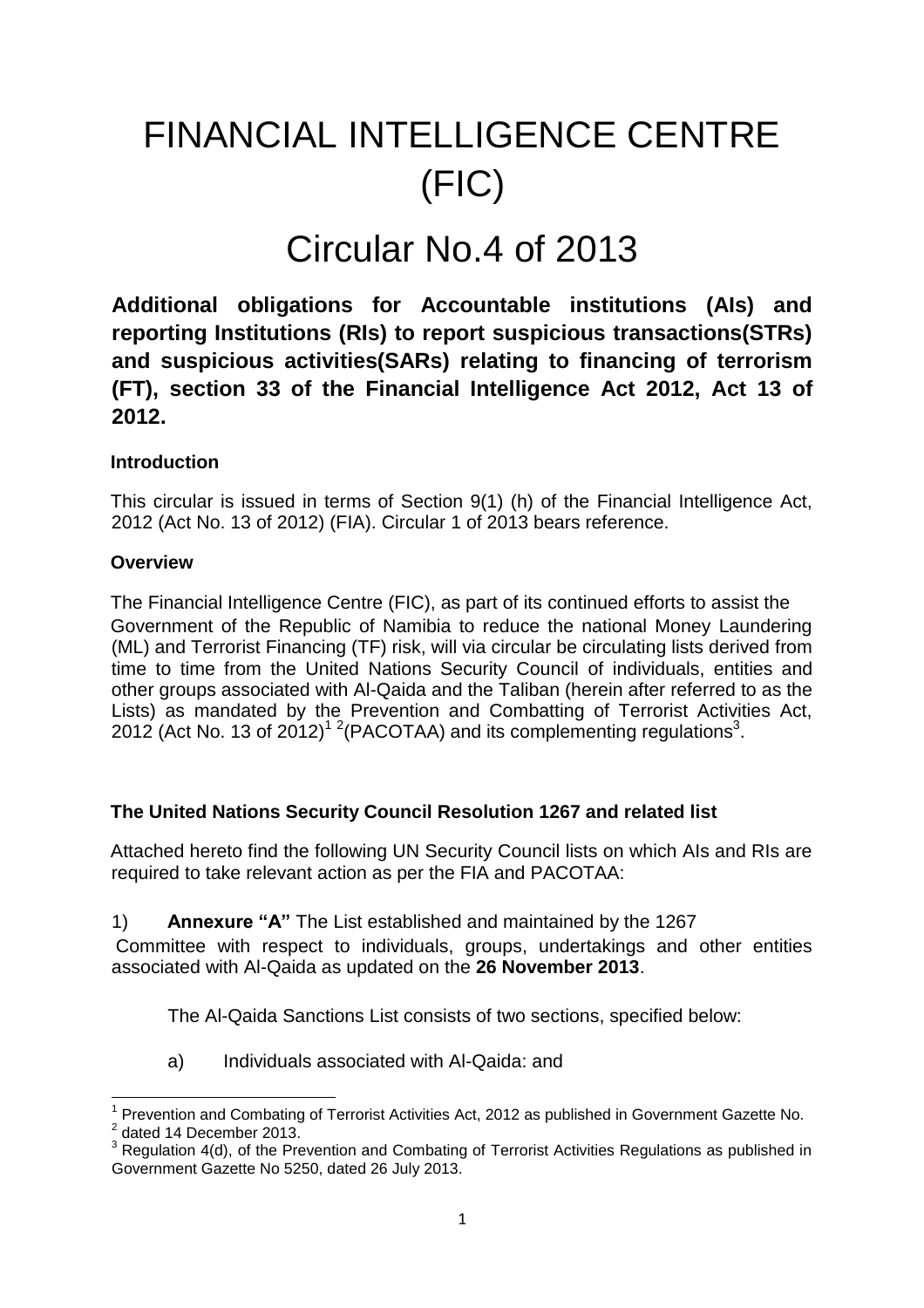b) Entities and other groups and undertakings associated with Al-Qaida.

The said list and updates thereto, can also be accessed at:

http://www.un.org/sc/committees/1267/AQList.htm

2) The List of individuals and entities established pursuant to Security Council Resolution 1988 (2011) as last updated on the **18 October 2013**. Note that there are no subsequent updates since **18 October 2013**.

The 1988 list consists of the two sections specified below:

- a) Individuals associated with the Taliban; and
- b) Entities and other groups and undertakings associated with the Taliban

The lists can be accessed at:

#### http://www.un.org/sc/committees/1988/list.shtml

AIs and RIs are directly in terms of the FIA, and indirectly in terms of the PACOTAA, mandated to screen names of all their new and existing clients, as well as all transactions processed by the institution, against the names of the individuals and organisations on both the above sanctions lists and the updates thereto.

Whilst the FIC will at all times circulate the updates to the identified lists to AIs and RIs, as per applicable legislative provisions contained in the PACOTAA and its complementing Regulations, both AIs and RIs have the responsibility to continuously and timeously familiarize themselves with updates made by the United Nations Security Council to the above lists.

Potential matches resulting from such screening must be subjected to enhanced customer due diligence measures as required by sections 23 and 24 of the FIA. In the event that a positive match is determined and enhanced customer due diligence is performed, AIs and RIs should report this as well as any details of any funds held on behalf of the listed party, immediately to the FIC as required by section 33 of the FIA.

Further, it should be noted that, it is an offence in terms of sections 2, 3 and 23 of the PACOTAA to deal with, enter into or facilitate any transaction or perform any other act in connection with funds connected with or owned by individuals, entities and other groups associated with Al-Qaida and the Taliban.

The potential risk of Terrorist Financing is thus extremely high when an AI or RI provides products or services to these individuals, entities and other groups associated with Al-Qaida and the Taliban, as a result of failing to implement adequate screening measures.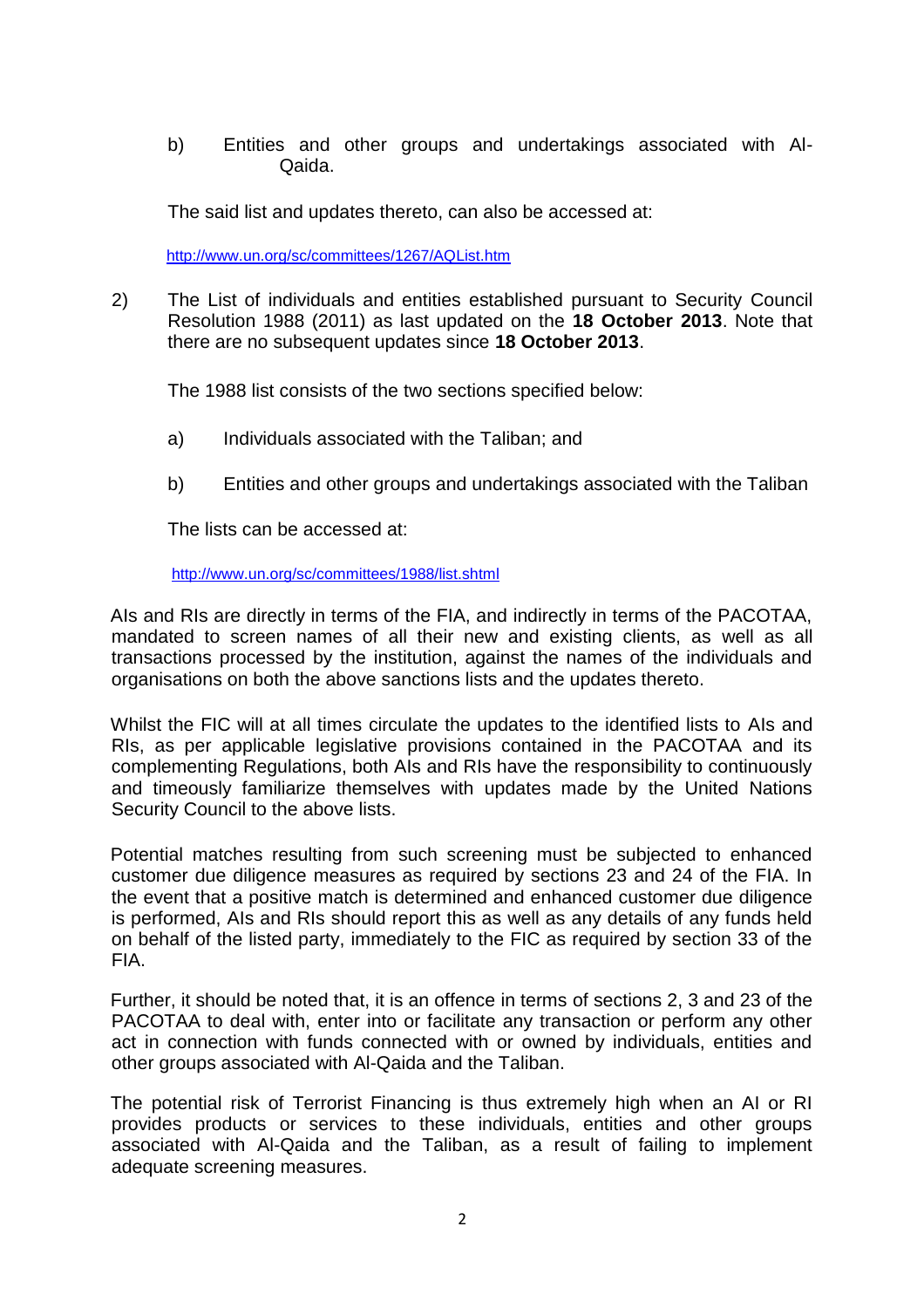#### **Methods of reporting STRs/SARs relating to financing of terrorism to the FIC**

Accountable institutions and reporting entities can report STRs/SARs relating to financing of terrorism to the FIC through:

- a) Electronic submission(online/web based or xml by clicking on https://www.fic.na/goaml/); or
- b) Completion of manual STR/SAR form ( form can be send to helpdesk@fic.na)

#### **Non-compliance with the provisions of this Circular**

Any non-compliance with the directions and specifications contained in these Circular amounts to a criminal offence in terms section 63 of the FIA.

----------------------------------------------------------------------------------------------------------------

#### **Further information**

Enquiries can be directed to the FIC Help Desk by: Email to helpdesk@fic.na Tel:  $+ 26\overline{4} - 61 - 2835100$ Fax: +264 - 61-2835259

The information contained in this document is intended only to provide a summary and a general overview on these matters and is not intended to be comprehensive. This document may contain statements of policy which reflect FIC's administration of the legislation in carrying out its statutory functions.

The guidance provided by the Centre in this circular, even though authoritative, is not intended to replace the FIA or PACOTAA including Regulations issued thereunder. The circular does vary the existing guidance note on reporting of suspicious transactions regarding ML as far as adding the obligations pertaining reporting of Financing of Terrorist transactions or activities are concerned. The said guidance note can be accessed at www.fic.na by clicking on the Financial Intelligence Centre drop down list.

The information contained herein is current as at the date of this document.

Date issued: **28 November 2013**

#### **Director: Financial Intelligence Centre**